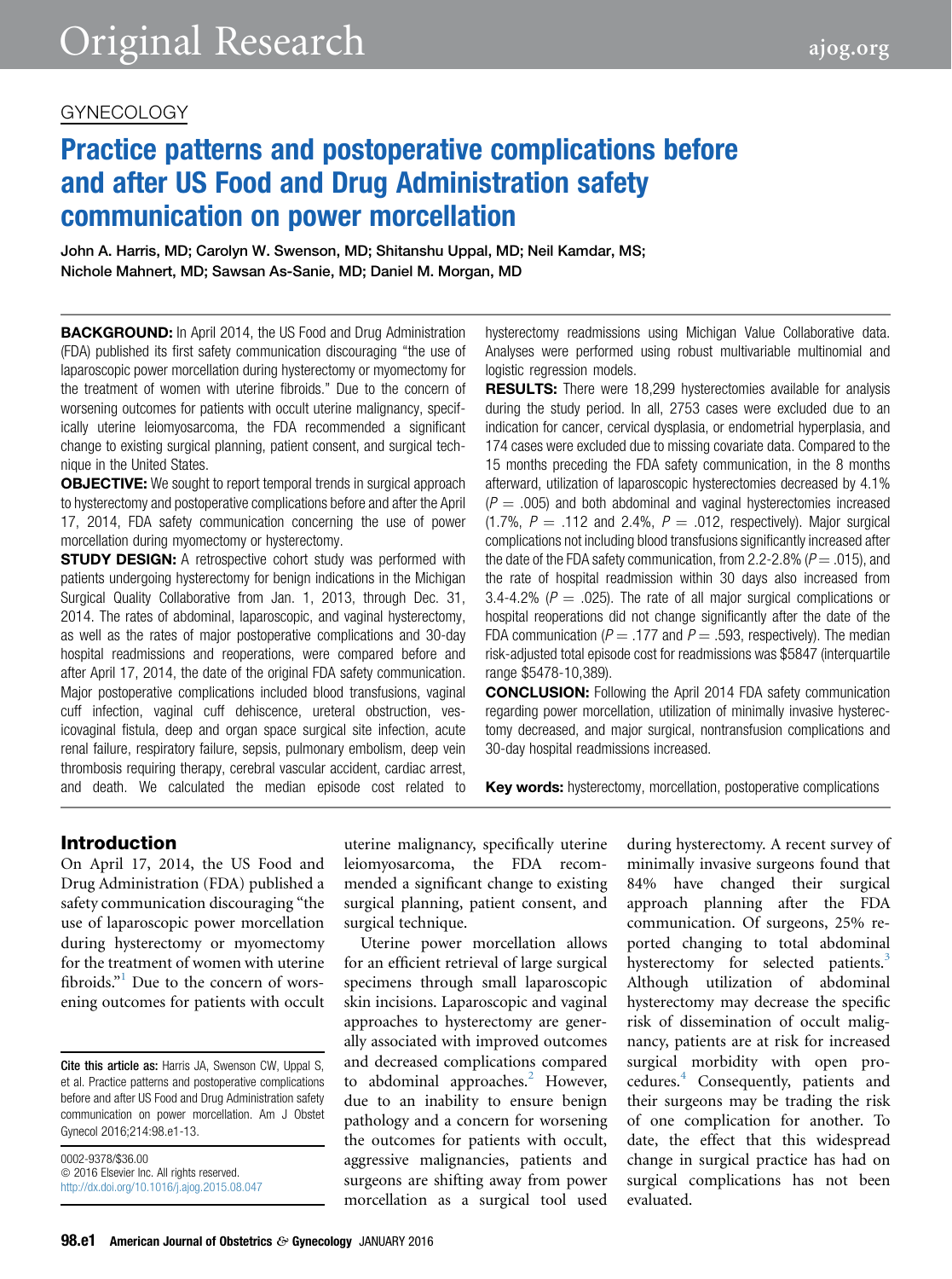Therefore, we sought to analyze changes in surgical approach to hysterectomy and postoperative surgical complications before and after the April 2014 FDA power morcellation safety communication for patients undergoing hysterectomy for benign indications from a statewide database.

## Materials and Methods

This study evaluated patients undergoing hysterectomy from the Michigan Surgical Quality Collaborative, a voluntary statewide surgical collaborative including community and academic hospitals. Data were abstracted from charts by specially trained, dedicated nurse abstractors. Patient characteristics, intraoperative processes of care, and 30-day postoperative outcomes from hysterectomy cases at member hospitals are prospectively collected by trained nurse abstractors using standard data collection instruments. To reduce sampling bias, a standardized data collection methodology is employed that uses only the first 25 cases of an 8-day cycle. Routine validation of the data is maintained by scheduled site visits, conference calls, and internal audits. Detailed methods of the registry's data collection have been described previously.<sup>[5,6](#page-5-0)</sup>

Hysterectomies performed from Jan. 1, 2013, through Dec. 31, 2014, were included. To focus on patients with benign indications for hysterectomy, we excluded hysterectomies with an indication of malignancy, endometrial hyperplasia, or cervical dysplasia.

Our primary outcome was the change in utilization of hysterectomy surgical approach: abdominal, vaginal (including laparoscopic-assisted vaginal), and laparoscopic (including roboticassisted) before and after April 17, 2014. Our secondary outcome was the change in incidence of major postoperative complications, readmissions, and reoperations within 30 days of surgery. Postoperative complications were classified using a database-wide classification system. Major postoperative complications included blood transfusion, vaginal cuff infection, pelvic abscess diagnosis, vaginal cuff infection, vaginal cuff dehiscence, ureteral

obstruction, vesicovaginal fistula, ureterovaginal fistula, rectovaginal fistula, intestinal obstruction, central line infection, deep space surgical site infection, organ space surgical site infection, sepsis, pulmonary embolism, deep vein thrombosis requiring therapy, unplanned intubation, acute renal failure, cerebral vascular accident, myocardial infarction, cardiac arrest requiring cardiopulmonary, and death.

The primary independent variable was whether or not the surgery was performed after April 17, 2014, the day of publication of the FDA power morcellation safety communication.

To adjust for the baseline differences between the cases of the 2 time periods, several case-mix characteristics were included as covariates in the statistical models. Covariates included in the analysis were patient and surgical characteristics: age, race, body mass index, surgical indication, history of pelvic surgery, pathologist-measured uterine specimen weight; and a modified Charlson comorbidity score including: history of myocardial infarction, congestive heart failure, peripheral vascular disease, chronic obstructive pulmonary disease, stroke, diabetes, chronic kidney disease, cancer diagnosis, liver disease, and age in the score calculation. $\frac{7}{7}$  $\frac{7}{7}$  $\frac{7}{7}$  To help control for confounding by overall surgical procedure complexity, we included in the model the total concurrent operative procedure total relative value units based on codes from the Physicians' Current Procedural Terminology Coding System, Fourth Edition.

The cost of hospital readmissions was calculated using the Michigan Value Collaborative, a voluntary statewide collaborative including community and academic hospitals that collects and riskadjusts claims payments from a large private insurance provider and Medicare. All payments are risk-adjusted by age and medical comorbidities and standardized to published Medicare payment amounts. The episode cost of hospital readmission represents the 90-day costs for hospital readmissions for any patient who was readmitted.

Multinomial outcomes (ie, surgical approach to hysterectomy) were

analyzed using tests on the equality of proportions and multinomial regression models controlling for the covariates noted previously, as well as robust SE accounting for hospital-level clustering.

Dichotomous outcomes (ie, the presence of a postoperative complication) were analyzed with  $\chi^2$  tests and multivariable logistic regression models controlling for the covariates noted previously, as well as robust SE accounting for hospital-level clustering. By accounting for violations in model assumptions due to nonindependence of observations within clusters of the data, Huber-Eicker-White robust SE better reflect the collected data characteristics. $8-10$  Readmission episode costs are reported by their median value and interquartile range.

We reported the outcome in terms of the marginal effect: the predicted outcome probabilities when the independent variable is present or not, holding all other covariates at their known values, because effect sizes cannot be directly inferred from coefficients of logistic regression models.

To detect a 1% increase from a baseline hospital readmission rate of 3.5%, type 1 error of 5%, type 2 error of 20%, and a 2:1 ratio of number of cases before the safety communication to cases after the safety communication, a sample size of 10,540 hysterectomies was required. The study was deemed exempt by the University of Michigan Institutional Review Board-Medical. Software (STATA 13.1; StataCorp LP, College Station, TX) was used for all analyses.

## Results

There were 18,299 hysterectomies that met the inclusion criteria, with 2753 cases excluded due to malignant or premalignant surgical indications and an additional 174 cases excluded for missing covariate data [\(Supplemental](#page-7-0) [Figure 1](#page-7-0)). Of the included hysterectomies, 9597 were performed prior to the FDA power morcellation safety communication and 5775 were performed afterward. Groups were similar in terms of demographics and perioperative characteristics [\(Table 1\)](#page-2-0).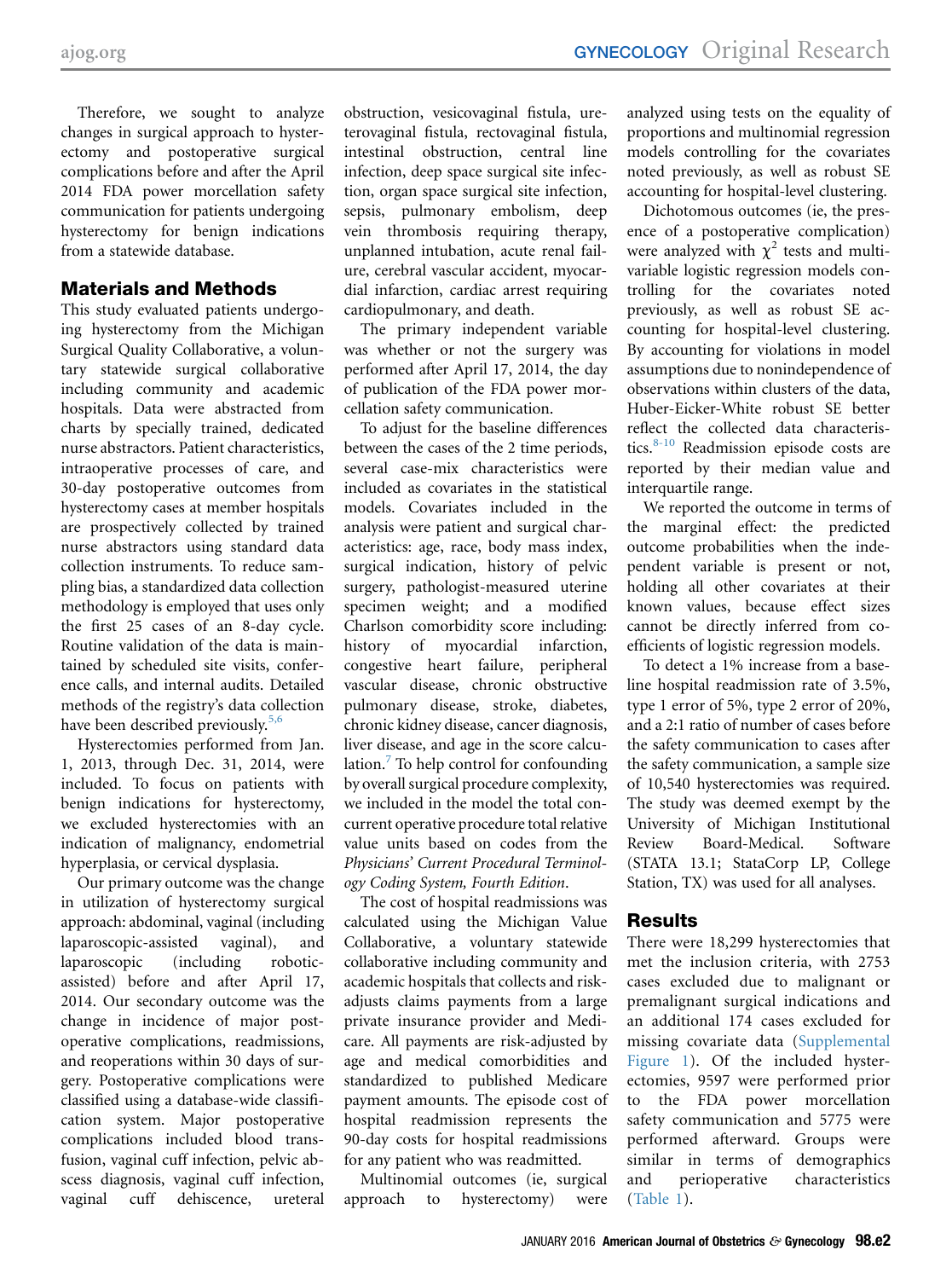<span id="page-2-0"></span>[Table 2](#page-3-0) and [Figure 1](#page-3-0) show the comparison of hysterectomies by route before and after the FDA power morcellation safety communication. Overall, utilization of all minimally invasive routes of hysterectomy decreased from 77.1% before to 75.4% after the safety communication. After adjustment for small differences in case-mix characteristics, laparoscopic hysterectomies decreased by 4.1%  $(P = .005)$ , while abdominal and vaginal hysterectomies increased by 1.7% and 2.4% ( $P = .119$ ) and  $P = .012$ ), respectively. Laparoscopic supracervical hysterectomies, a technique that frequently employs power morcellation, decreased by 59% after the safety communication ( $P < .001$ ). [Figure 2](#page-4-0) and [Supplemental Figure 2](#page-8-0) show the monthly rates of hysterectomy by approach and monthly rates of supracervical hysterectomy by approach during the study period.

Compared to the time period before it, after the FDA safety communication, major postoperative complications did not increase significantly, from 4.4-5.0%  $(P = .177)$  ([Table 3](#page-4-0)). The prevalence of major postoperative complications postoperative complications excluding blood transfusions did increase significantly, from 2.2-2.8%  $(P = .015)$ . Furthermore, hospital readmissions increased significantly, from 3.4-4.2% ( $P = 0.025$ ). There was no significant increase in surgical reoperations after the FDA communication.

Sensitivity analyses were performed by surgical approach, surgical indication, and uterine size. The comparison of postoperative complications before and after the FDA safety communication by laparoscopic surgical approach found an increase in major postoperative complications excluding blood transfusions from 1.9% before to 2.6% after  $(P =$ .048) [\(Supplemental Table 1\)](#page-9-0). There was no significant difference in any complications for abdominal or vaginal surgical approaches. Within laparoscopic cases, robotic-assisted approaches were associated with an increase in major postoperative complications excluding blood transfusions, from 2.1% before to 2.9% after  $(P = .045)$  ([Supplemental Table 2](#page-10-0)). When comparing postoperative complications before and after the FDA

#### TABLE 1

#### Demographics of women undergoing hysterectomy before and after US Food and Drug Administration safety communication

|                                    | communication | <b>Before FDA safety</b> | After FDA safety<br>communication |       |
|------------------------------------|---------------|--------------------------|-----------------------------------|-------|
| Characteristic                     | $(n = 9597)$  |                          | $(n = 5775)$                      |       |
| Age, y                             |               |                          |                                   |       |
| $<$ 65                             | 8758          | 91.3%                    | 5310                              | 92.0% |
| Race                               |               |                          |                                   |       |
| White                              | 7177          | 74.8%                    | 4397                              | 76.1% |
| <b>Black</b>                       | 1760          | 18.3%                    | 1054                              | 18.3% |
| <b>Other</b>                       | 660           | 6.9%                     | 324                               | 5.6%  |
| Body mass index, kg/m <sup>2</sup> |               |                          |                                   |       |
| $<$ 25                             | 2320          | 24.2%                    | 13814                             | 23.9% |
| 25-29.9                            | 2889          | 30.1%                    | 1690                              | 29.3% |
| >30                                | 4388          | 45.7%                    | 2704                              | 46.8% |
| Charlson comorbidity index score   |               |                          |                                   |       |
| $\geq 4$                           | 7409          | 77.2%                    | 4392                              | 76.1% |
| <b>Diabetes</b>                    | 815           | 8.5%                     | 523                               | 9.1%  |
| Hypertension                       | 2678          | 27.9%                    | 1533                              | 26.6% |
| Prior pelvic surgery               | 5796          | 60.4%                    | 3414                              | 59.1% |
| Indication                         |               |                          |                                   |       |
| Family history                     | 650           | 6.8%                     | 535                               | 9.3%  |
| Fibroids and/or abnormal uterine   |               |                          |                                   |       |
| Bleeding                           | 6254          | 65.2%                    | 3758                              | 65.1% |
| Pelvic mass                        | 909           | 9.5%                     | 490                               | 8.5%  |
| Prolapse                           | 1017          | 10.6%                    | 559                               | 9.7%  |
| Pelvic pain                        | 731           | 7.6%                     | 401                               | 6.9%  |
| <b>Other</b>                       | 36            | 0.4%                     | 32                                | 0.6%  |
| Measured specimen mass             |               |                          |                                   |       |
| $<$ 250 g                          | 7512          | 78.3%                    | 4530                              | 78.4% |

safety communication by surgical indication, there were no significant differences in any postoperative complications ([Supplemental Table 3\)](#page-11-0). When comparing postoperative complications before and after the FDA safety communication by measured uterine size <300 g or  $>300$  g, there were no significant differences in any postoperative complications for the large uterine mass group, but in the small uterine mass group, there was a statistically significant increase in major postoperative complications, excluding

blood transfusions, from 2.0% before to 2.8% after  $(P = .005)$  and hospital readmissions, from 3.3% before to 4.3% after  $(P = .017)$  ([Supplemental Table 4\)](#page-12-0).

Of the 476 patients who were readmitted and for whom we had cost data, median risk-adjusted total episode cost per readmission was \$5847 (interquartile range \$5478-10,389).

## Comment

In this analysis of changes in hysterectomy practice patterns and postoperative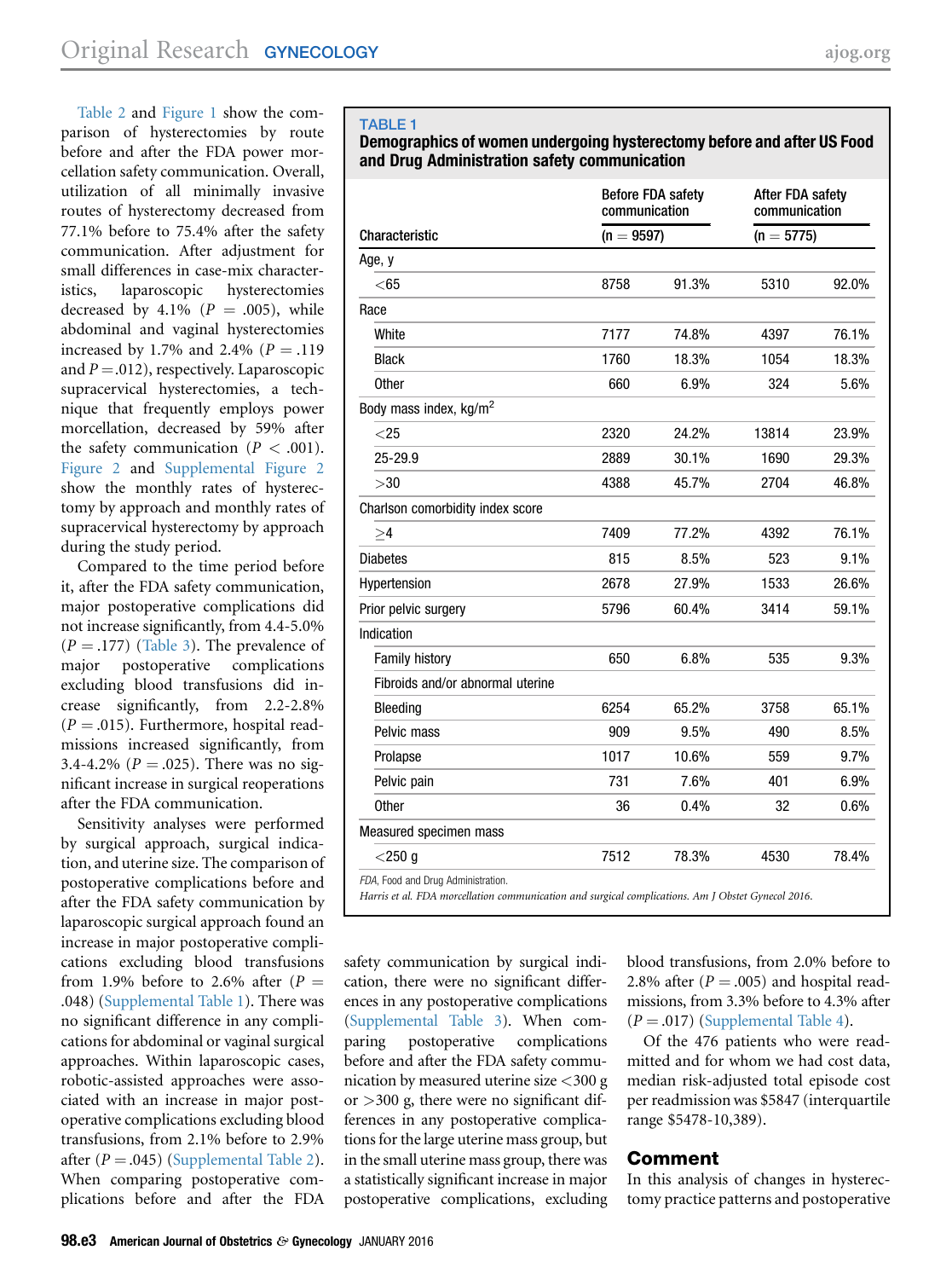#### <span id="page-3-0"></span>TABLE 2 Hysterectomy practice patterns before and after US Food and Drug Administration safety communication

|                                   | (Jan. 1, 2013, | <b>Before FDA safety</b><br>communication<br>through April 17,<br>2015) (n = $9597$ ) | After FDA safety<br>communication<br>(April 18, 2015,<br>through Dec. 31,<br>2015) (n = 5775) |                                   | Pvalue  |                                   |
|-----------------------------------|----------------|---------------------------------------------------------------------------------------|-----------------------------------------------------------------------------------------------|-----------------------------------|---------|-----------------------------------|
| Surgical approach                 | Crude          | Case-mix<br>adjusted <sup>a</sup>                                                     | Crude                                                                                         | Case-mix<br>adjusted <sup>a</sup> | Crude   | Case-mix<br>adjusted <sup>a</sup> |
| Abdominal ( $n = 3560$ )          | 22.6%          | 22.9%                                                                                 | 24.1%                                                                                         | 24.6%                             | .025    | .119                              |
| Vaginal (n $=$ 3654)              | 22.2%          | 21.9%                                                                                 | 26.5%                                                                                         | 24.3%                             | $-.001$ | .012                              |
| Laparoscopic ( $n = 8158$ )       | 55.3%          | 55.2%                                                                                 | 49.4%                                                                                         | 51.1%                             | $-.001$ | .005                              |
| Supracervical cases               |                |                                                                                       |                                                                                               |                                   |         |                                   |
| Abdominal ( $n = 565$ )           | 3.4%           | 3.4%                                                                                  | 4.2%                                                                                          | 4.5%                              | .007    | .058                              |
| Laparoscopic ( $n = 1308$ )       | 11.0%          | 11.0%                                                                                 | 4.4%                                                                                          | 4.5%                              | < 0.001 | < 0.001                           |
| EDA, Egod and Drug Administration |                |                                                                                       |                                                                                               |                                   |         |                                   |

FDA, Food and Drug Administratior

a Adjusted for age (continuous), Charlson comorbidity score (continuous), race (3 categories), body mass index (continuous), history of pelvic surgery, surgical indication (6 values), total relative value units of concurrent procedures, measure uterine specimen weight, hospital-level clustering.

Harris et al. FDA morcellation communication and surgical complications. Am J Obstet Gynecol 2016.

surgical complications within a large statewide surgical cohort, we found that compared to the preceding 16 months, after the April 17, 2014, FDA safety communication, the utilization of laparoscopy decreased. More concerning was the finding that overall serious surgical complications, as well as hospital

readmissions, increased significantly after the FDA communication. We observed a 24% increase in readmissions, which suggests that there are now 9 more readmissions per day based on the assumption that there are approximately 400,000 hysterectomies performed in the US each year. $\frac{11}{11}$  $\frac{11}{11}$  $\frac{11}{11}$ 



Dashed lines are percent of total hysterectomies performed by hysterectomy approach before and after April 2014 Food and Drug Administration (FDA) safety communication. Vertical red line represents April 17, 2014, date of release of FDA safety communication.

Harris et al. FDA morcellation communication and surgical complications. Am J Obstet Gynecol 2016.

Additionally, with a median episode cost of \$5847, the increased readmissions translate to an additional \$23 million in annual health care costs.

There is a paucity of data regarding how the FDA safety communication and related media coverage has impacted practice patterns of gynecologic surgeons and patient-oriented outcomes. A study by Desai et  $al^3$  $al^3$  found that, for an indication of fibroids, 50% of minimally invasive gynecologists considered changing the procedure to avoid morcellation due to the November 2014 FDA safety communication. For example, surgeons increasingly considered total hysterectomy rather than myomectomy or supracervical hysterectomy. Compared to the study by Desai et  $al<sup>3</sup>$  $al<sup>3</sup>$  $al<sup>3</sup>$  that noted 25% considering transitioning certain patients cases to laparotomy, we found that the utilization of laparoscopic hysterectomies actually decreased by only 3.9%. One explanation may be that our study was not limited to fibroids as an indication for surgery, but included all hysterectomies performed for benign indications. We found that the use of supracervical laparoscopic hysterectomy, a procedure for which power morcellation is often used, decreased by 59% after the FDA safety communication. Of surgeons, 39% were considering decreasing their use of supracervical hysterectomy in the survey by Desai et al. $3$  All of these temporal findings appear to be credible and expected in the setting of a safety communication that altered the planning for laparoscopic hysterectomy and myomectomy. As novel methods of laparoscopic tissue removal develop, these changes in surgical practice may shift back toward laparoscopic surgery, and the current trends may not prove to be long-lasting.<sup>[12-20](#page-5-0)</sup>

The study found an association between the FDA morcellation safety communication and surgical morbidity for patients. We found a 27% increase in major, nonblood transfusion, postoperative complications following the FDA safety communication, as well as a 25% increase in hospital readmissions. These findings are concerning for several reasons. First, the aim of the FDA safety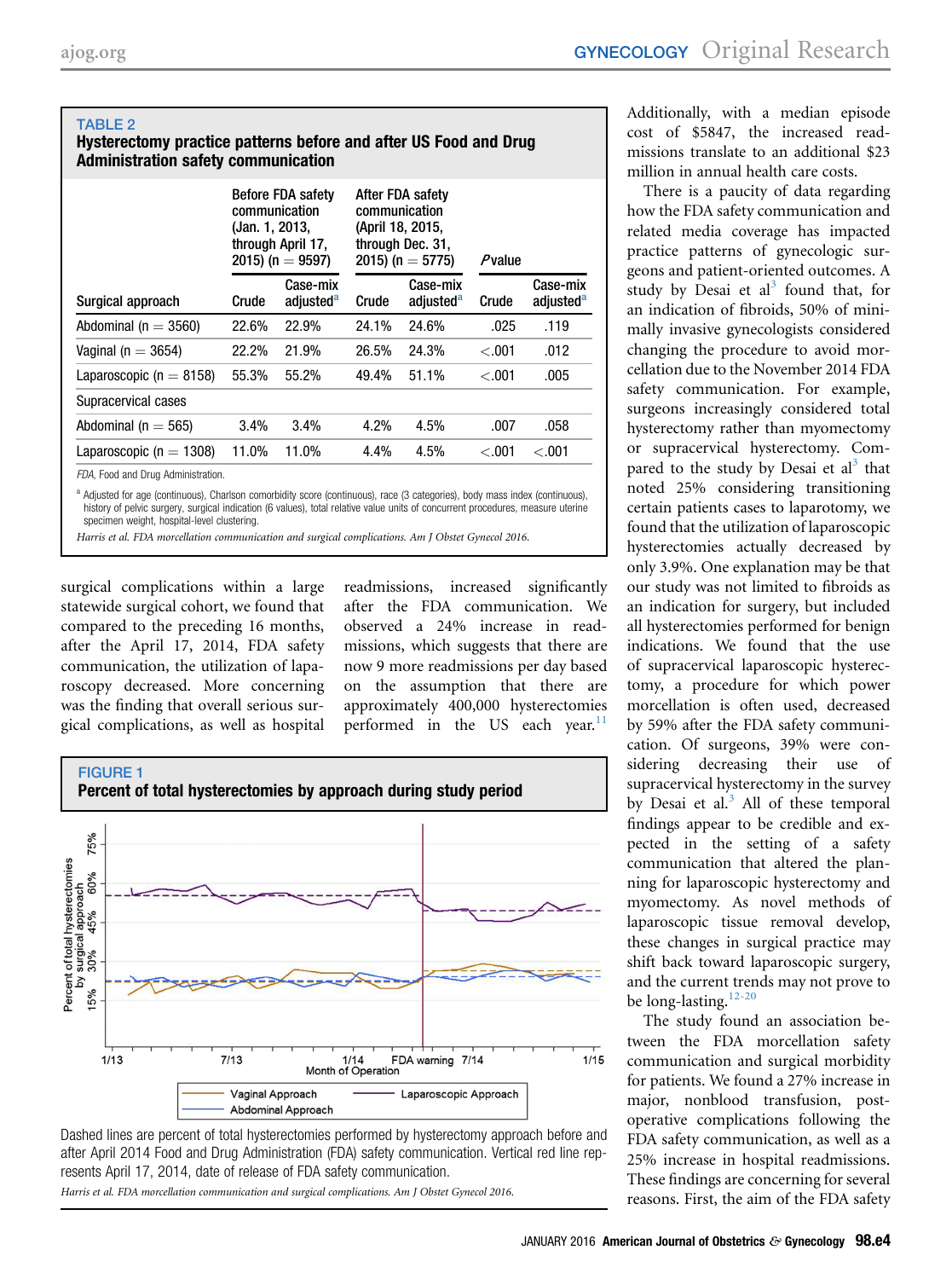<span id="page-4-0"></span>communication was to protect patients from harm related to cancer outcomes that may be adversely affected by power morcellation. Specifically, the FDA safety communication highlights the concern of potentially disseminating an occult uterine sarcoma that preoperatively was presumed to be a benign uterine fibroid. However, a recent study of women undergoing hysterectomy for benign indications found the prevalence of occult uterine sarcoma to be between 0.07-0.49%. $5,21-25$  Unfortunately, there are no reliable predictors of uterine sarcoma to help focus interventions or surgical modifications to high-risk groups.<sup>[26](#page-6-0)</sup> Despite the fact that the FDA safety communication specifically addresses power morcellation in hysterectomies performed for uterine fibroids, we found that the utilization of laparoscopic hysterectomy decreased for all benign indications. Of note, vaginal hysterectomies, which have been encouraged by professional organizations and payer groups, increased after the safety communication. Therefore, as surgeons, we need to ensure that increased utilization of certain procedures such as abdominal hysterectomy, which is known to carry increased surgical risk compared to a vaginal or laparoscopic route, is justified based on sound evidence regarding the risk of morcellation.

Secondly, media portrayal and misperception of the FDA safety communication may have contributed to a heightened concern about any type of morcellation for any indication by patients and surgeons alike. However, these data suggest that the corresponding change in surgical practices, with increased use of an abdominal approach and decreased use of a laparoscopic approach, is also associated with increased postsurgical morbidity. The additional risks associated with changes in surgical practice over time, possibly due to a decline in the use of morcellation, must be discussed with patients to provide comprehensive informed consent. Furthermore, novel practices, such as contained morcellation within a sterile surgical bag, are now being utilized by surgeons as a means of increasing the

### TABLE 3 Postoperative complications before and after US Food and Drug Administration safety communication

|                                                                                       | <b>Before FDA safety</b><br>communication (Jan. 1,<br>2013, through April 17,<br>2015) (n = $9597$ ) | After FDA safety<br>communication (April 18,<br>2015, through Dec. 31,<br>2015) (n = 5775) |           |
|---------------------------------------------------------------------------------------|------------------------------------------------------------------------------------------------------|--------------------------------------------------------------------------------------------|-----------|
| Postoperative complication                                                            | Case-mix adjusted <sup>a</sup>                                                                       | Case-mix adjusted <sup>a</sup>                                                             | $P$ value |
| Major postoperative<br>complications <sup>b</sup>                                     | 4.4%                                                                                                 | 5.0%                                                                                       | .177      |
| Major postoperative<br>complications <sup>b</sup> not including<br>blood transfusions | 2.2%                                                                                                 | 2.8%                                                                                       | .015      |
| Hospital readmission                                                                  | 3.4%                                                                                                 | 4.2%                                                                                       | .025      |
| Hospital reoperation                                                                  | 2.2%                                                                                                 | 2.3%                                                                                       | .593      |

FDA, Food and Drug Administration.

a Adjusted for age (continuous), Charlson comorbidity score (continuous), race (3 categories), body mass index (continuous), history of pelvic surgery, surgical indication (6 values), total relative value units of concurrent procedures, measure uterine specimen weight, hospital-level clustering; <sup>b</sup> Blood transfusion, vaginal cuff infection, pelvic abscess diagnosis, vaginal cuff dehiscence, ureteral obstruction, vesicovaginal fistula, ureterovaginal fistula, rectovaginal fistula, intestinal obstruction, central line infection, deep space surgical site infection, organ space surgical site infection, sepsis, pulmonary embolism, deep vein thrombosis requiring therapy, unplanned intubation, acute renal failure, cerebral vascular accident, myocardial infarction, cardiac arrest requiring cardiopulmonary, and death.

Harris et al. FDA morcellation communication and surgical complications. Am J Obstet Gynecol 2016.

safety of morcellation procedures and may cause continued evolution in practice patterns over time. The rare event of

worsened outcomes from an occult malignancy after morcellation must be balanced with advantages of decreased



Vertical red line represents April 17, 2014, date of release of Food and Drug Administration safety communication.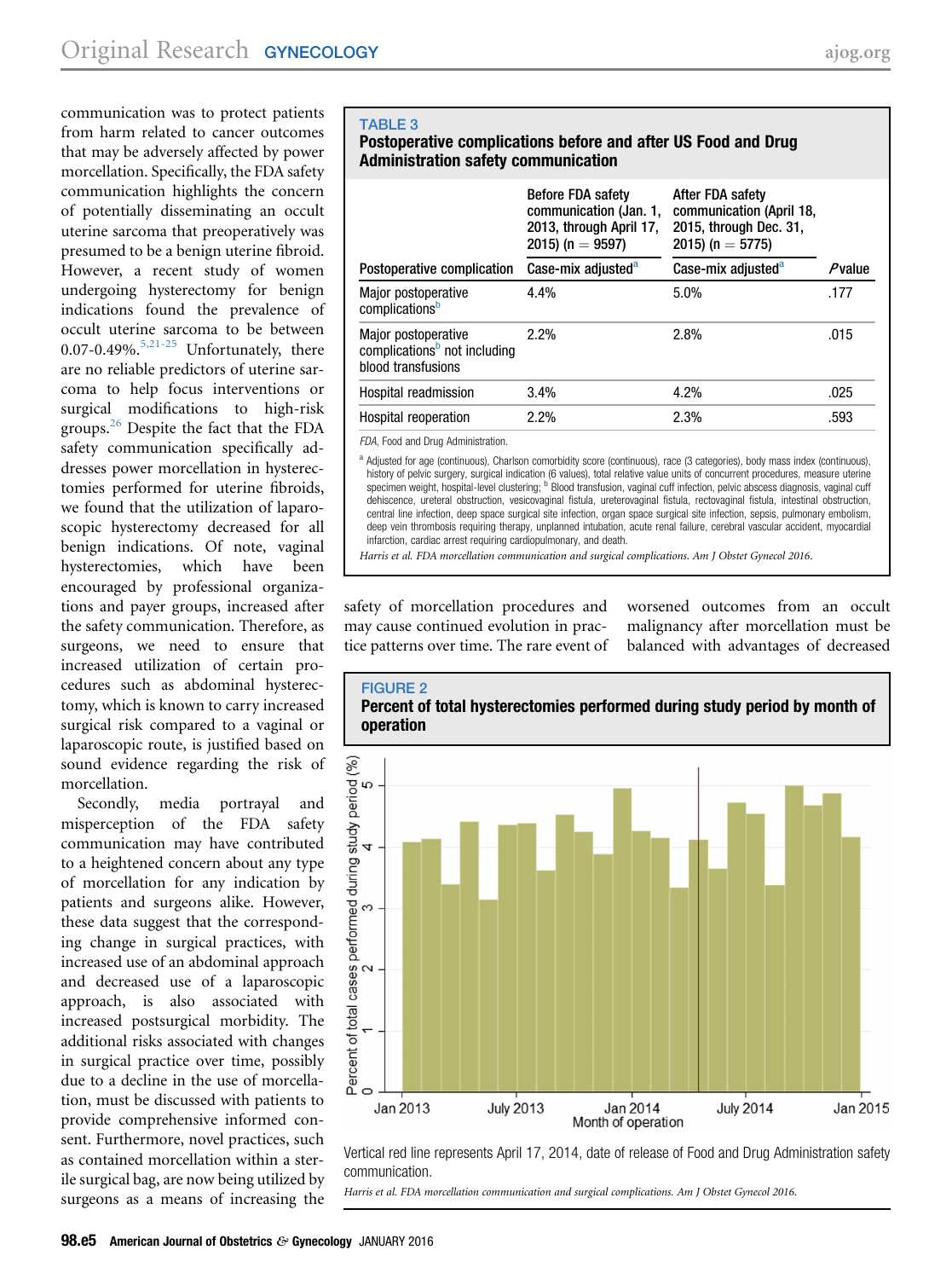<span id="page-5-0"></span>complications, length of stay, and improved satisfaction associated with minimally invasive hysterectomy.<sup>2</sup>

Our findings should be interpreted within the limitations of our study design. We examined only Michigan statewide hysterectomy data from 2013 through 2014, which may not be representative of providers in other regions or of patterns related to myomectomy procedures. Next, we only examined the first 8 months of data after the FDA safety communication. Additional communication from the press, medical professional organizations, regulatory bodies, device manufacturers, and health insurance companies may continue to affect the way patients and providers approach the management of fibroids, the uterine corpus, and the cervix at the time of hysterectomy. For instance, multiple health insurance providers have specified that they will not reimburse claims involving morcellation devices. Next, regardless of the strength of this quasiexperimental study design, we cannot prove causation, but can only suggest evidence for causation through temporal changes in practice patterns and complications immediately before and after the FDA communication. A true experimental design including randomized assignment is impossible due to the nature of such a public, regulatory communication, and other factors such as patient preference, surgeon preference, hospital policy, and procedure reimbursement may all be changing over time and were not measured or controlled for in this analysis. Even if the changes are due to the FDA safety communication, it may act as an initial shock that surgeons and patients will adjust to and return to previous patterns, or it may be a persistent change. This analysis does not include enough postcommunication data to understand the long-term trends. Many readers would be interested in a comparison of the rate of diagnosis of occult malignancy before and after the date of the FDA safety communication release. Due to the low rate of occult malignancy in this cohort, the present study population was inadequately powered to be able to evaluate this research question. The sampling

design of the Michigan Surgical Quality Collaborative database also precludes the possibility of estimating population rates of hysterectomy, and consequently estimating the effect on overall procedure volume after the FDA communication. Finally, this database does not collect reported use of power morcellation devices or laparoscopy with minilaparotomy specimen extraction during procedures, so we are unable to report the rate of power morcellation or minilaparotomy use during laparoscopic procedures before and after the FDA communication.

The present discussion in the public and in the medical community concerning power morcellation is remarkable in the history of gynecologic surgery.<sup>[27-35](#page-6-0)</sup> In this setting, there are likely to be multiple, complex changes in how patients and surgeons approach managing uterine pathology over time. This study notes a temporal change in practice patterns, namely a decrease in laparoscopic hysterectomies and an increase in postoperative complications and readmissions, in a short time period after the date of the FDA safety communication release. We must strive to base our surgical decision-making on sound, evidence-based guidelines and continue to investigate ways to properly avoid cases of occult malignancy, decrease surgical morbidity to all patients, and measure patient-centered outcomes such as quality of life and satisfaction for women undergoing hysterectomy in the current practice context.

#### References

1. US Food and Drug Administration. Laparoscopic uterine power morcellation in hysterectomy and myomectomy: FDA Safety Communication. April 17, 2014. Washington, DC: US Food and Drug Administration. In: US Food and Drug Administration, edApril 17 2014. 2. [Nieboer TE, Johnson N, Lethaby A, et al.](http://refhub.elsevier.com/S0002-9378(15)00929-1/sref2) [Surgical approach to hysterectomy for benign](http://refhub.elsevier.com/S0002-9378(15)00929-1/sref2) [gynecological disease. Cochrane Database Syst](http://refhub.elsevier.com/S0002-9378(15)00929-1/sref2) [Rev 2009;3:CD003677.](http://refhub.elsevier.com/S0002-9378(15)00929-1/sref2)

3. [Desai VB, Guo XM, Xu X. Alterations in sur](http://refhub.elsevier.com/S0002-9378(15)00929-1/sref3)[gical technique after FDA statement on power](http://refhub.elsevier.com/S0002-9378(15)00929-1/sref3) [morcellation. Am J Obstet Gynecol 2015;212:](http://refhub.elsevier.com/S0002-9378(15)00929-1/sref3) [685-7.](http://refhub.elsevier.com/S0002-9378(15)00929-1/sref3)

4. [Siedhoff MT, Wheeler SB, Rutstein SE, et al.](http://refhub.elsevier.com/S0002-9378(15)00929-1/sref4) [Laparoscopic hysterectomy with morcellation vs](http://refhub.elsevier.com/S0002-9378(15)00929-1/sref4) [abdominal hysterectomy for presumed](http://refhub.elsevier.com/S0002-9378(15)00929-1/sref4) fibroid [tumors in premenopausal women: a decision](http://refhub.elsevier.com/S0002-9378(15)00929-1/sref4) [analysis. Am J Obstet Gynecol 2015;212:591.](http://refhub.elsevier.com/S0002-9378(15)00929-1/sref4) [e1-8](http://refhub.elsevier.com/S0002-9378(15)00929-1/sref4).

5. [Mahnert N, Morgan D, Campbell D,](http://refhub.elsevier.com/S0002-9378(15)00929-1/sref5) [Johnston C, As-Sanie S. Unexpected gyneco](http://refhub.elsevier.com/S0002-9378(15)00929-1/sref5)[logic malignancy diagnosed after hysterectomy](http://refhub.elsevier.com/S0002-9378(15)00929-1/sref5) [performed for benign indications. Obstet Gyne](http://refhub.elsevier.com/S0002-9378(15)00929-1/sref5)[col 2015;125:397-405.](http://refhub.elsevier.com/S0002-9378(15)00929-1/sref5)

6. [Corona LE, Swenson CW, Sheetz KH, et al.](http://refhub.elsevier.com/S0002-9378(15)00929-1/sref6) [Use of other treatments before hysterectomy for](http://refhub.elsevier.com/S0002-9378(15)00929-1/sref6) [benign conditions in a statewide hospital](http://refhub.elsevier.com/S0002-9378(15)00929-1/sref6) [collaborative. Am J Obstet Gynecol 2015;212:](http://refhub.elsevier.com/S0002-9378(15)00929-1/sref6) [304.e1-7.](http://refhub.elsevier.com/S0002-9378(15)00929-1/sref6)

7. [Charlson ME, Pompei P, Ales KL,](http://refhub.elsevier.com/S0002-9378(15)00929-1/sref7) [MacKenzie CR. A new method of classifying](http://refhub.elsevier.com/S0002-9378(15)00929-1/sref7) [prognostic comorbidity in longitudinal studies:](http://refhub.elsevier.com/S0002-9378(15)00929-1/sref7) [development and validation. J Chronic Dis](http://refhub.elsevier.com/S0002-9378(15)00929-1/sref7) [1987;40:373-83](http://refhub.elsevier.com/S0002-9378(15)00929-1/sref7).

8. [White HA. heteroskedasticity-consistent](http://refhub.elsevier.com/S0002-9378(15)00929-1/sref8) [covariance-matrix estimator and a direct test](http://refhub.elsevier.com/S0002-9378(15)00929-1/sref8) [for heteroskedasticity. Econometrica 1980;48:](http://refhub.elsevier.com/S0002-9378(15)00929-1/sref8) [817-38](http://refhub.elsevier.com/S0002-9378(15)00929-1/sref8).

9. [Gould W, Pitblado J, Sribney W. Maximum](http://refhub.elsevier.com/S0002-9378(15)00929-1/sref9) [likelihood estimation with Stata. College Station,](http://refhub.elsevier.com/S0002-9378(15)00929-1/sref9) [TX: Stata Press; 2006.](http://refhub.elsevier.com/S0002-9378(15)00929-1/sref9)

10. [King G, Roberts ME. How robust standard](http://refhub.elsevier.com/S0002-9378(15)00929-1/sref10) [errors expose methodological problems they do](http://refhub.elsevier.com/S0002-9378(15)00929-1/sref10) not fi[x, and what to do about it. Political Analysis](http://refhub.elsevier.com/S0002-9378(15)00929-1/sref10) [2014;23:159-79](http://refhub.elsevier.com/S0002-9378(15)00929-1/sref10).

11. [Wright JD, Herzog TJ, Tsui J, et al. Nation](http://refhub.elsevier.com/S0002-9378(15)00929-1/sref11)[wide trends in the performance of inpatient](http://refhub.elsevier.com/S0002-9378(15)00929-1/sref11) [hysterectomy in the United States. Obstet](http://refhub.elsevier.com/S0002-9378(15)00929-1/sref11) [Gynecol 2013;122:233-41](http://refhub.elsevier.com/S0002-9378(15)00929-1/sref11).

12. Cohen SL, Einarsson Jl, Wang KC, et al. [Contained power morcellation within an insuf](http://refhub.elsevier.com/S0002-9378(15)00929-1/sref12)fl[ated isolation bag. Obstet Gynecol 2014;124:](http://refhub.elsevier.com/S0002-9378(15)00929-1/sref12) [491-7](http://refhub.elsevier.com/S0002-9378(15)00929-1/sref12).

13. [Graziano A, Lo Monte G, Hanni H,](http://refhub.elsevier.com/S0002-9378(15)00929-1/sref13) [Brugger JG, Engl B, Marci R. Laparoscopic](http://refhub.elsevier.com/S0002-9378(15)00929-1/sref13) [supracervical hysterectomy with transcervical](http://refhub.elsevier.com/S0002-9378(15)00929-1/sref13) [morcellation: our experience. J Minim Invasive](http://refhub.elsevier.com/S0002-9378(15)00929-1/sref13) [Gynecol 2015;22:212-8](http://refhub.elsevier.com/S0002-9378(15)00929-1/sref13).

14. [Gunthert AR, Christmann C, Kostov P,](http://refhub.elsevier.com/S0002-9378(15)00929-1/sref14) [Mueller MD. Safe vaginal uterine morcellation](http://refhub.elsevier.com/S0002-9378(15)00929-1/sref14) [following total laparoscopic hysterectomy. Am J](http://refhub.elsevier.com/S0002-9378(15)00929-1/sref14) [Obstet Gynecol 2015;212:546.e1-4.](http://refhub.elsevier.com/S0002-9378(15)00929-1/sref14)

15. [Cholkeri-Singh A, Miller CE. Power morcel](http://refhub.elsevier.com/S0002-9378(15)00929-1/sref15)[lation in a specimen bag. J Minim Invasive](http://refhub.elsevier.com/S0002-9378(15)00929-1/sref15) [Gynecol 2015;22:160](http://refhub.elsevier.com/S0002-9378(15)00929-1/sref15).

16. [Vargas MV, Cohen SL, Fuchs-Weizman N,](http://refhub.elsevier.com/S0002-9378(15)00929-1/sref16) [et al. Open power morcellation versus con](http://refhub.elsevier.com/S0002-9378(15)00929-1/sref16)[tained power morcellation within an insuf](http://refhub.elsevier.com/S0002-9378(15)00929-1/sref16)flated [isolation bag: comparison of perioperative](http://refhub.elsevier.com/S0002-9378(15)00929-1/sref16) [outcomes. J Minim Invasive Gynecol 2015;22:](http://refhub.elsevier.com/S0002-9378(15)00929-1/sref16) [433-8](http://refhub.elsevier.com/S0002-9378(15)00929-1/sref16).

17. [Kujansuu S, Salari BW, Galloway M, et al.](http://refhub.elsevier.com/S0002-9378(15)00929-1/sref17) [Contained morcellation using the GelPOINT](http://refhub.elsevier.com/S0002-9378(15)00929-1/sref17) [advance access platforms and 3M Steri-Drape](http://refhub.elsevier.com/S0002-9378(15)00929-1/sref17) [endobag. Fertil Steril 2015;103:e36.](http://refhub.elsevier.com/S0002-9378(15)00929-1/sref17)

18. [English D, Menderes G, Azodi M. Controlled](http://refhub.elsevier.com/S0002-9378(15)00929-1/sref18) [removal of a large uterus within a bowel bag and](http://refhub.elsevier.com/S0002-9378(15)00929-1/sref18) [morcellation in the bowel bag from the vagina.](http://refhub.elsevier.com/S0002-9378(15)00929-1/sref18) [Gynecol Oncol 2015;137:589-90](http://refhub.elsevier.com/S0002-9378(15)00929-1/sref18).

19. [Favero G, Miglino G, Kohler C, et al. Vaginal](http://refhub.elsevier.com/S0002-9378(15)00929-1/sref19) [morcellation inside protective pouch: a safe](http://refhub.elsevier.com/S0002-9378(15)00929-1/sref19) [strategy for uterine extraction in cases of bulky](http://refhub.elsevier.com/S0002-9378(15)00929-1/sref19) [endometrial cancers: operative and oncological](http://refhub.elsevier.com/S0002-9378(15)00929-1/sref19)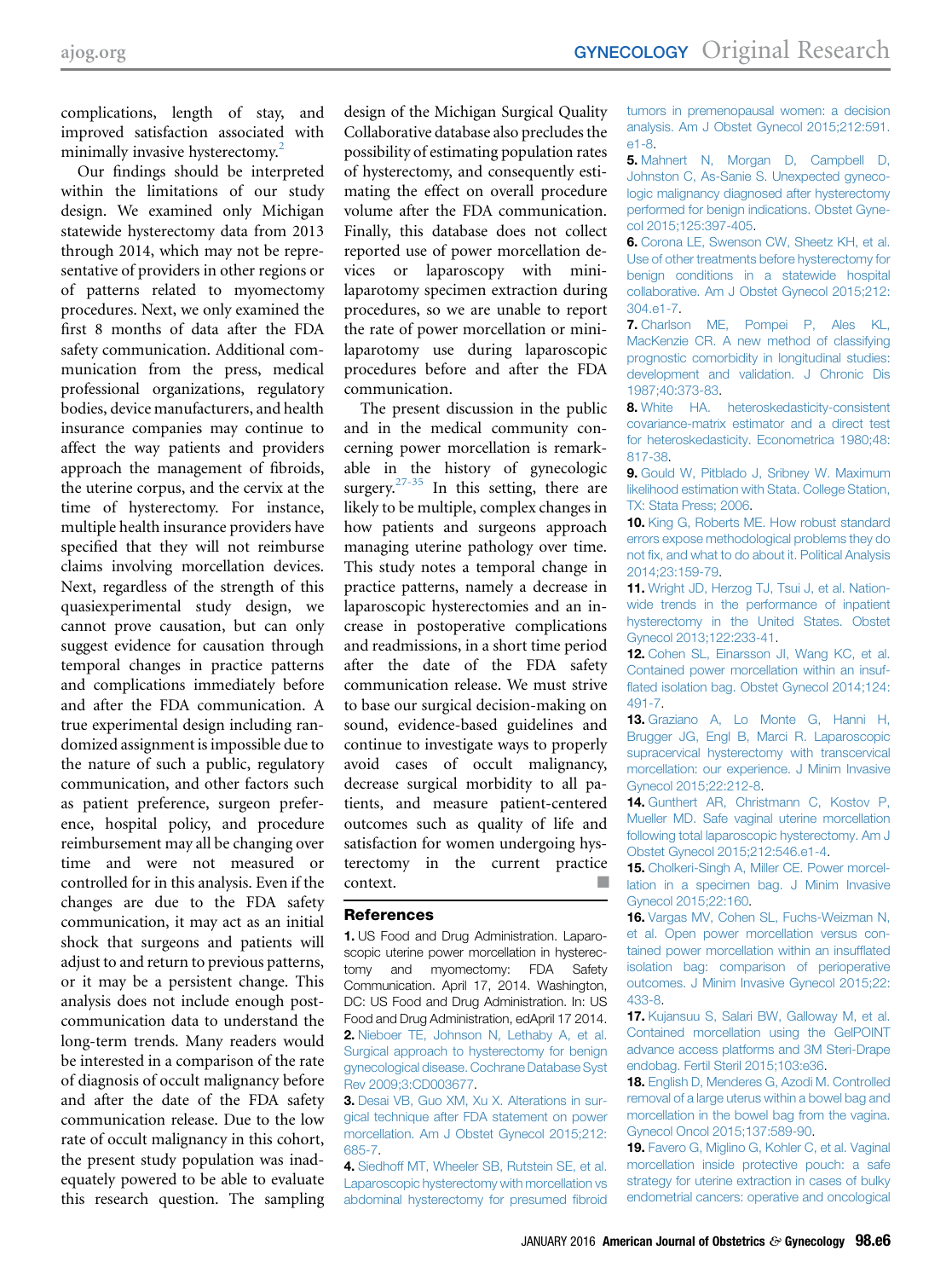<span id="page-6-0"></span>[safety of the method. J Minim Invasive Gynecol](http://refhub.elsevier.com/S0002-9378(15)00929-1/sref19) [2015;22:938-43](http://refhub.elsevier.com/S0002-9378(15)00929-1/sref19).

20. [Akdemir A, Taylan E, Zeybek B,](http://refhub.elsevier.com/S0002-9378(15)00929-1/sref20) [Ergenoglu AM, Sendag F. Innovative technique](http://refhub.elsevier.com/S0002-9378(15)00929-1/sref20) [for enclosed morcellation using a surgical glove.](http://refhub.elsevier.com/S0002-9378(15)00929-1/sref20) [Obstet Gynecol 2015;125:1145-9.](http://refhub.elsevier.com/S0002-9378(15)00929-1/sref20)

21. Seidman MA, Oduvebo T, Muto MG, [Crum CP, Nucci MR, Quade BJ. Peritoneal](http://refhub.elsevier.com/S0002-9378(15)00929-1/sref21) [dissemination complicating morcellation of](http://refhub.elsevier.com/S0002-9378(15)00929-1/sref21) [uterine mesenchymal neoplasms. PLoS One](http://refhub.elsevier.com/S0002-9378(15)00929-1/sref21) [2012;7:e50058](http://refhub.elsevier.com/S0002-9378(15)00929-1/sref21).

22. Leibsohn S, d'[Ablaing G, Mishell DR Jr,](http://refhub.elsevier.com/S0002-9378(15)00929-1/sref22) [Schlaerth JB. Leiomyosarcoma in a series of](http://refhub.elsevier.com/S0002-9378(15)00929-1/sref22) [hysterectomies performed for presumed uterine](http://refhub.elsevier.com/S0002-9378(15)00929-1/sref22) [leiomyomas. Am J Obstet Gynecol 1990;162:](http://refhub.elsevier.com/S0002-9378(15)00929-1/sref22) [968-76.](http://refhub.elsevier.com/S0002-9378(15)00929-1/sref22)

23. [Parker WH, Fu YS, Berek JS. Uterine sar](http://refhub.elsevier.com/S0002-9378(15)00929-1/sref23)[coma in patients operated on for presumed](http://refhub.elsevier.com/S0002-9378(15)00929-1/sref23) [leiomyoma and rapidly growing leiomyoma.](http://refhub.elsevier.com/S0002-9378(15)00929-1/sref23) [Obstet Gynecol 1994;83:414-8.](http://refhub.elsevier.com/S0002-9378(15)00929-1/sref23)

24. [Kamikabeya TS, Etchebehere RM,](http://refhub.elsevier.com/S0002-9378(15)00929-1/sref24) [Nomelini RS, Murta EF. Gynecological malignant](http://refhub.elsevier.com/S0002-9378(15)00929-1/sref24) [neoplasias diagnosed after hysterectomy per](http://refhub.elsevier.com/S0002-9378(15)00929-1/sref24)[formed for leiomyoma in a university hospital. Eur](http://refhub.elsevier.com/S0002-9378(15)00929-1/sref24) [J Gynaecol Oncol 2010;31:651-3](http://refhub.elsevier.com/S0002-9378(15)00929-1/sref24).

25. [Leung F, Terzibachian JJ. Re:](http://refhub.elsevier.com/S0002-9378(15)00929-1/sref25) "The impact of [tumor morcellation during surgery on the prog](http://refhub.elsevier.com/S0002-9378(15)00929-1/sref25)[nosis of patients with apparently early uterine](http://refhub.elsevier.com/S0002-9378(15)00929-1/sref25) leiomyosarcoma." [Gynecol Oncol 2012;124:](http://refhub.elsevier.com/S0002-9378(15)00929-1/sref25) [172-3](http://refhub.elsevier.com/S0002-9378(15)00929-1/sref25).

26. [Liu FW, Galvan-Turner VB, Pfaendler KS,](http://refhub.elsevier.com/S0002-9378(15)00929-1/sref26) [Longoria TC, Bristow RE. A critical assessment](http://refhub.elsevier.com/S0002-9378(15)00929-1/sref26) [of morcellation and its impact on gynecologic](http://refhub.elsevier.com/S0002-9378(15)00929-1/sref26) [surgery and the limitations of the existing litera](http://refhub.elsevier.com/S0002-9378(15)00929-1/sref26)[ture. Am J Obstet Gynecol 2015;212:717-24](http://refhub.elsevier.com/S0002-9378(15)00929-1/sref26).

27. [Levitz J. Doctors eye cancer risk in uterine](http://refhub.elsevier.com/S0002-9378(15)00929-1/sref27) [procedure. Wall Street Journal; December 18,](http://refhub.elsevier.com/S0002-9378(15)00929-1/sref27) 2013 A<sub>1</sub>

28. [Grady D. Uterine surgical technique is linked](http://refhub.elsevier.com/S0002-9378(15)00929-1/sref28) [to abnormal growths and cancer spread. New](http://refhub.elsevier.com/S0002-9378(15)00929-1/sref28) [York Times. February 7, 2014: section A; col](http://refhub.elsevier.com/S0002-9378(15)00929-1/sref28)[umn 0; national desk; 16.](http://refhub.elsevier.com/S0002-9378(15)00929-1/sref28)

29. [Dennis B. Uterine procedure has hidden](http://refhub.elsevier.com/S0002-9378(15)00929-1/sref29) [risks, FDA says. Washington Post. April 18,](http://refhub.elsevier.com/S0002-9378(15)00929-1/sref29) [2014: A01.](http://refhub.elsevier.com/S0002-9378(15)00929-1/sref29)

30. [Kho KA, Nezhat CH. Electric uterine](http://refhub.elsevier.com/S0002-9378(15)00929-1/sref30) morcellation-[reply. JAMA 2014;312:96-7](http://refhub.elsevier.com/S0002-9378(15)00929-1/sref30).

31. [Senapati S, Tu FF, Magrina JF. Power](http://refhub.elsevier.com/S0002-9378(15)00929-1/sref31) [morcellators: a review of current practice and](http://refhub.elsevier.com/S0002-9378(15)00929-1/sref31) [assessment of risk. Am J Obstet Gynecol](http://refhub.elsevier.com/S0002-9378(15)00929-1/sref31) [2015;212:18-23.](http://refhub.elsevier.com/S0002-9378(15)00929-1/sref31)

32. [Hampton T. Use of morcellation to remove](http://refhub.elsevier.com/S0002-9378(15)00929-1/sref32) fi[broids scrutinized at FDA hearings. JAMA](http://refhub.elsevier.com/S0002-9378(15)00929-1/sref32) [2014;312:588](http://refhub.elsevier.com/S0002-9378(15)00929-1/sref32).

33. [Garry R. Laparoscopic morcellation: an](http://refhub.elsevier.com/S0002-9378(15)00929-1/sref33) [acceptable risk or an Achilles heel? BJOG](http://refhub.elsevier.com/S0002-9378(15)00929-1/sref33) [2015;122:458-60](http://refhub.elsevier.com/S0002-9378(15)00929-1/sref33).

34. [Arora KS, Spillman M, Milad M. Bits and](http://refhub.elsevier.com/S0002-9378(15)00929-1/sref34) [pieces: the ethics of uterine morcellation. Obstet](http://refhub.elsevier.com/S0002-9378(15)00929-1/sref34) [Gynecol 2014;124:1199-201.](http://refhub.elsevier.com/S0002-9378(15)00929-1/sref34)

35. US Food and Drug Administration. Laparoscopic uterine power morcellation in hysterectomy and myomectomy: FDA safety communication. November 24, 2014.

#### Author and article information

From the Divisions of Women's Health (Dr Harris), Urogynecology (Drs Swenson and Morgan), and Gynecologic Oncology (Dr Uppal), and the Minimally Invasive Surgery Program, Division of Gynecology (Drs Mahnert and As-Sanie), Department of Obstetrics and Gynecology, University of Michigan (Mr Kamdar), Ann Arbor, MI.

Received June 30, 2015; revised Aug. 11, 2015; accepted Aug. 19, 2015.

Michigan Surgical Quality Collaborative database is funded by Blue Cross and Blue Shield of Michigan/ Blue Care Network. Dr Harris is a Robert Wood Johnson Foundation Clinical Scholar at the University of Michigan. The Robert Wood Johnson Foundation and Blue Cross and Blue Shield of Michigan/Blue Care Network were not directly involved in study design, data acquisition and interpretation, manuscript preparation, or review. Any opinions expressed herein do not necessarily reflect the opinions of the Robert Wood Johnson Foundation.

The authors report no conflict of interest.

Corresponding author: John A. Harris, MD. harrja@med.umich.edu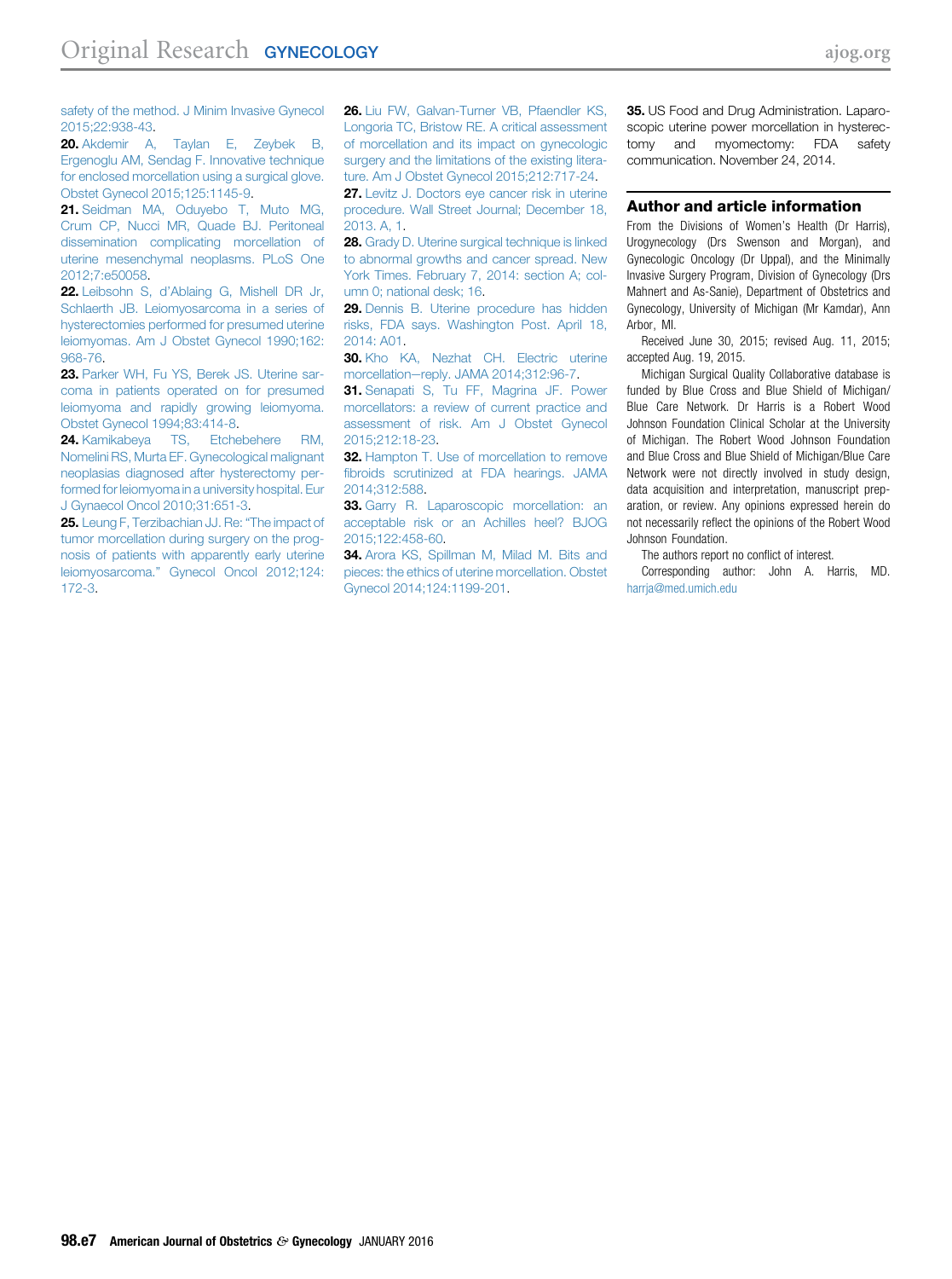<span id="page-7-0"></span>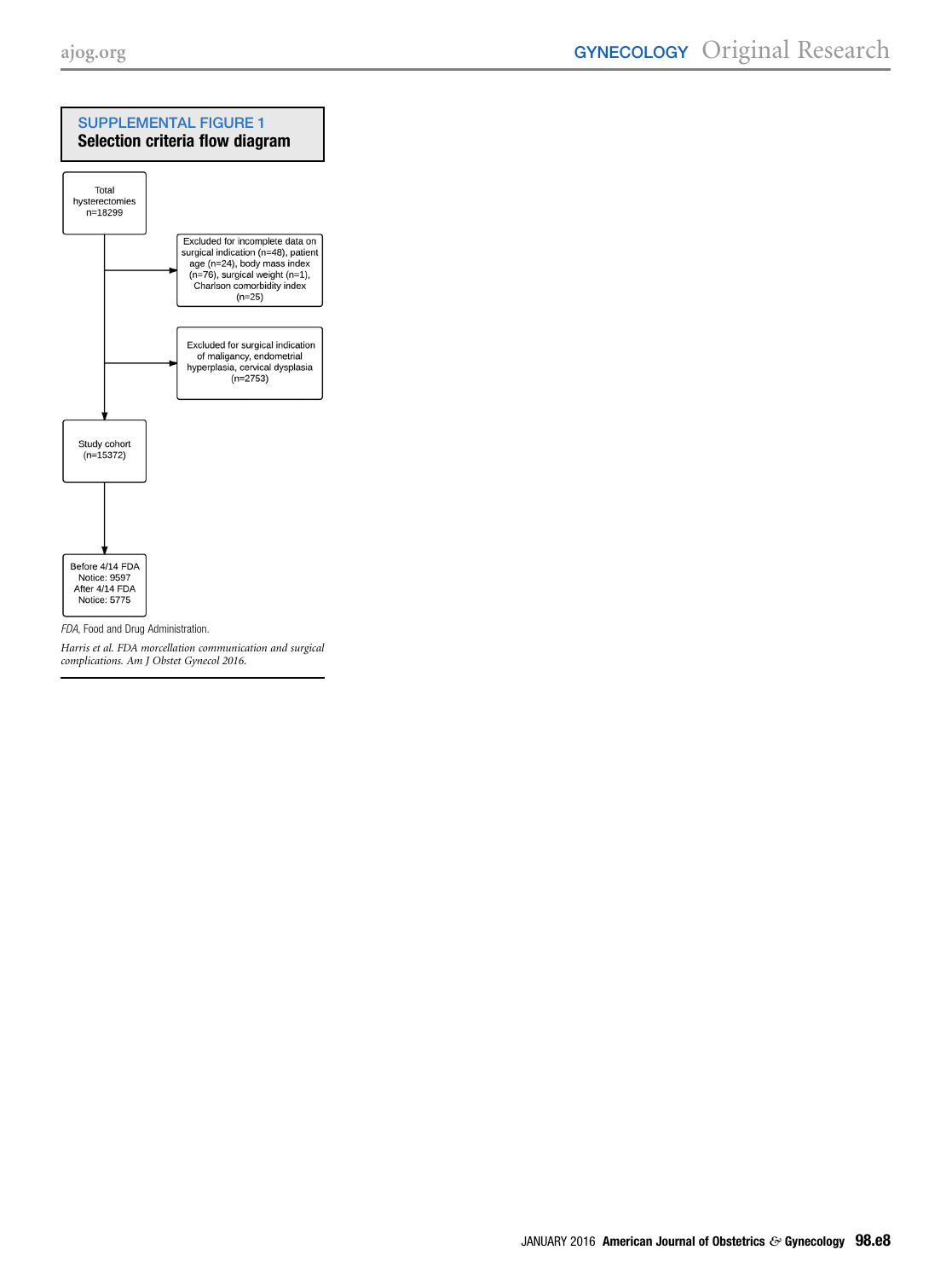<span id="page-8-0"></span>

Dashed lines are percent of total hysterectomies performed by laparoscopic supracervical approach before and after April 2014 Food and Drug Administration (FDA) safety communication. Vertical red line represents April 17, 2014, date of release of FDA safety communication. Harris et al. FDA morcellation communication and surgical complications. Am J Obstet Gynecol 2016.

98.e9 American Journal of Obstetrics & Gynecology JANUARY 2016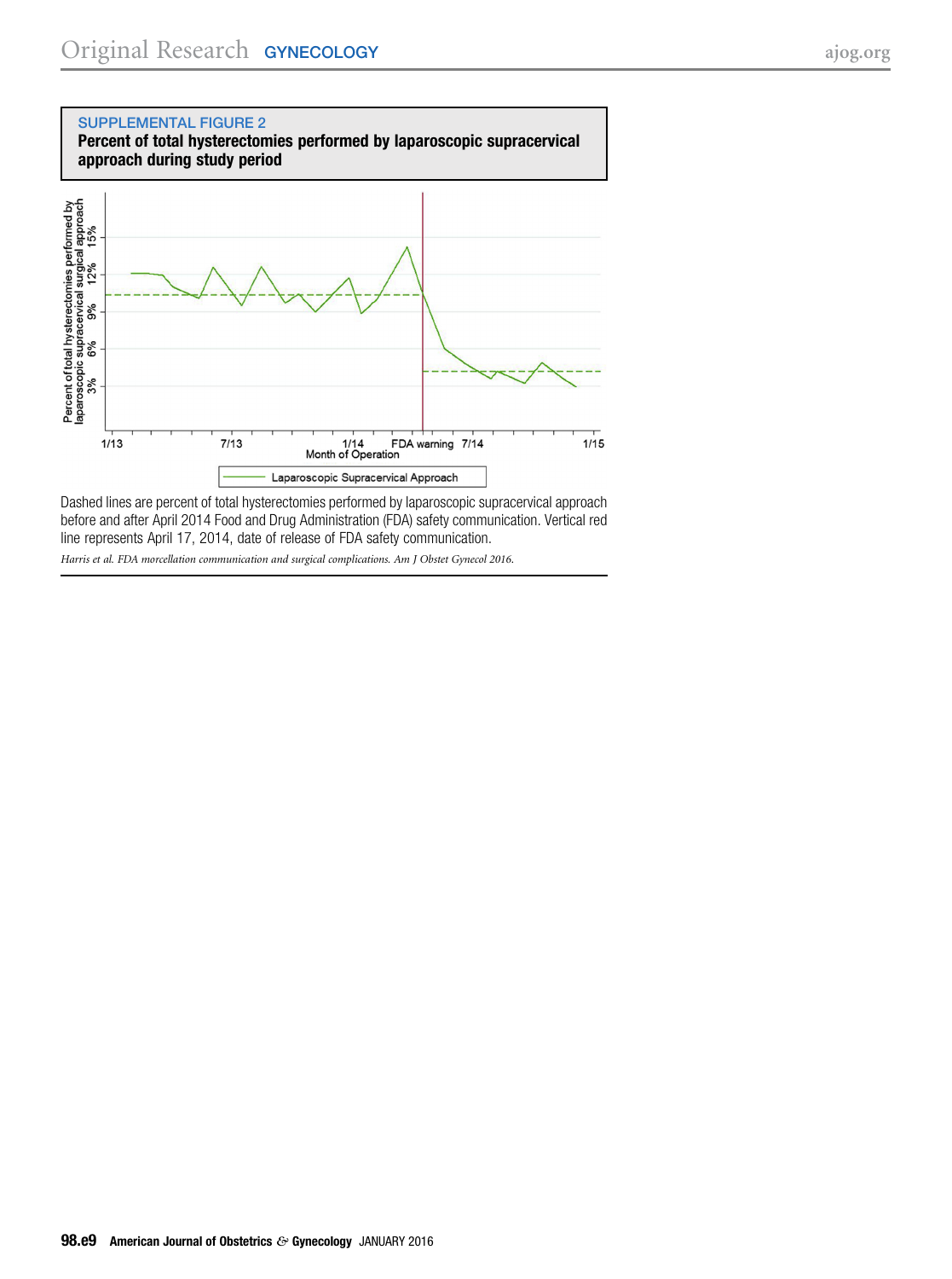<span id="page-9-0"></span>Postoperative complications before and after US Food and Drug Administration safety communication by operative approach

|                                                                                    | Before FDA safety communication<br>(Jan. 1, 2013, through<br>April 17, 2015) (n = 9597) | After FDA safety communication<br>(April 18, 2015, through<br>Dec. 31, 2015) (n = 5775) |        |
|------------------------------------------------------------------------------------|-----------------------------------------------------------------------------------------|-----------------------------------------------------------------------------------------|--------|
| Postoperative complication                                                         | Case-mix adjusted <sup>a</sup>                                                          | Case-mix adjusted <sup>a</sup>                                                          | Pvalue |
| Abdominal ( $n = 3385$ )                                                           |                                                                                         |                                                                                         |        |
| Major postoperative complications <sup>b</sup>                                     | 9.7%                                                                                    | 10.2%                                                                                   | .596   |
| Major postoperative complications <sup>b</sup> not including blood<br>transfusions | 3.3%                                                                                    | 3.9%                                                                                    | .291   |
| Hospital readmission                                                               | 4.6%                                                                                    | 6.1%                                                                                    | .112   |
| <b>Hospital reoperation</b>                                                        | 3.4%                                                                                    | 3.4%                                                                                    | .957   |
| Laparoscopic ( $n = 7759$ )                                                        |                                                                                         |                                                                                         |        |
| Major postoperative complications <sup>p</sup>                                     | 2.7%                                                                                    | 3.4%                                                                                    | .071   |
| Major postoperative complications <sup>b</sup> not including blood<br>transfusions | 1.9%                                                                                    | 2.6%                                                                                    | .048   |
| Hospital readmission                                                               | 3.1%                                                                                    | 3.7%                                                                                    | .229   |
| Hospital reoperation                                                               | 1.6%                                                                                    | 2.0%                                                                                    | .328   |
| Vaginal ( $n = 3272$ )                                                             |                                                                                         |                                                                                         |        |
| Major postoperative complications <sup>b</sup>                                     | 3.1%                                                                                    | 3.1%                                                                                    | .944   |
| Major postoperative complications <sup>b</sup> not including blood<br>transfusions | 1.8%                                                                                    | 2.2%                                                                                    | .523   |
| Hospital readmission                                                               | 3.0%                                                                                    | 3.6%                                                                                    | .422   |
| Hospital reoperation                                                               | 2.2%                                                                                    | 2.3%                                                                                    | .849   |

FDA, Food and Drug Administration.

a Adjusted for age (continuous), Charlson comorbidity score (continuous), race (3 categories), body mass index (continuous), history of pelvic surgery, surgical indication (6 values), total relative value units of concurrent procedures, measure uterine specimen weight, hospital-level clustering; <sup>b</sup> Blood transfusion, vaginal cuff infection, pelvic abscess diagnosis, vaginal cuff dehiscence, ureteral obstruction, vesicovaginal fistula, ureterovaginal fistula, rectovaginal fistula, intestinal obstruction, central line infection, deep space surgical site infection, organ space surgical site infection, sepsis, pulmonary embolism, deep vein thrombosis requiring therapy, unplanned intubation, acute renal failure, cerebral vascular accident, myocardial infarction, cardiac arrest requiring cardiopulmonary, and death.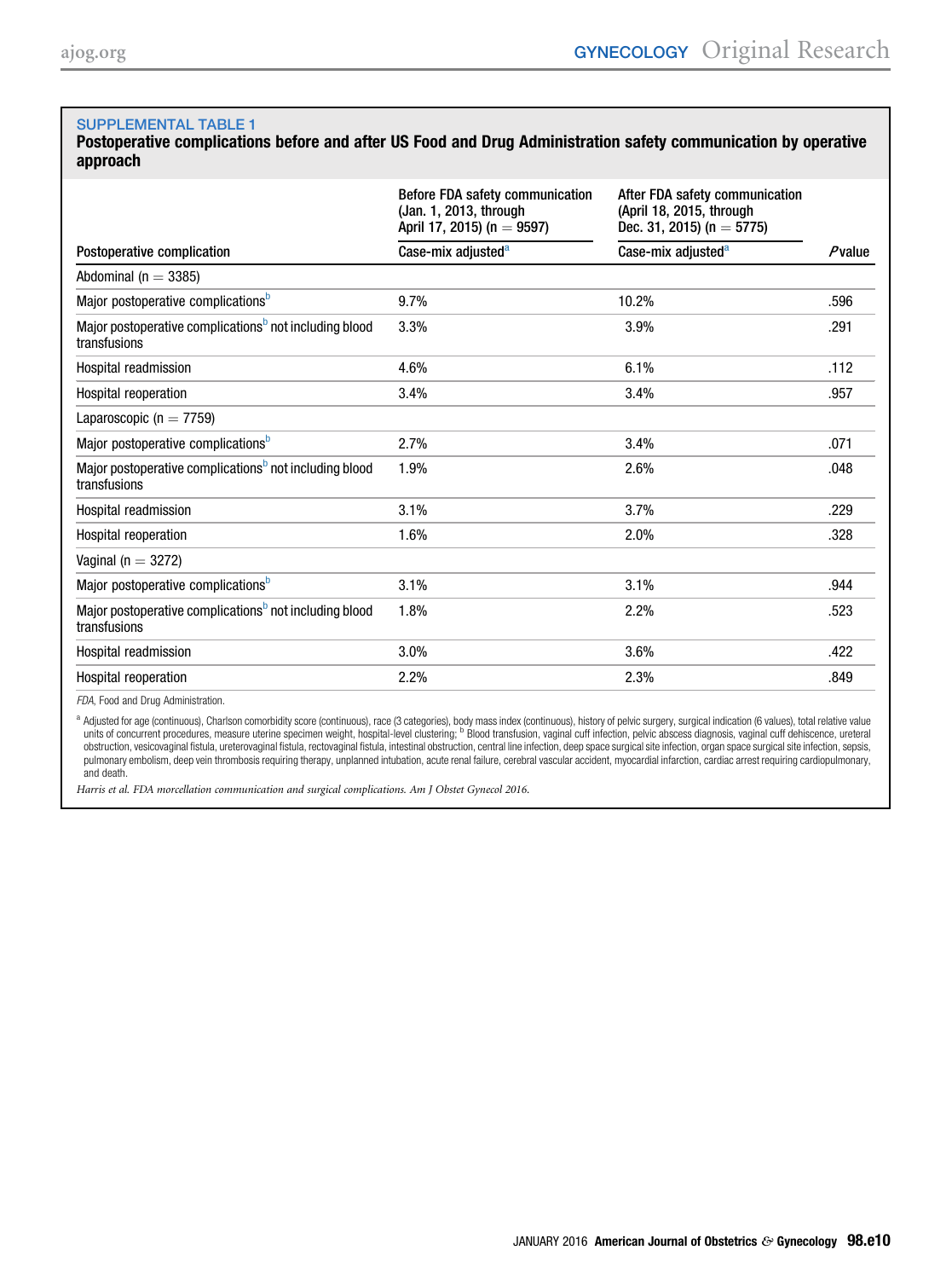#### <span id="page-10-0"></span>Postoperative complications before and after US Food and Drug Administration safety communication by primary surgical indication

|                                                                                    | <b>Before FDA safety</b><br>communication<br>(Jan. 1, 2013, through<br>April 17, 2015) (n = 9597) | After FDA safety<br>communication<br>(April 18, 2015, through<br>Dec. 31, 2015) (n = 5775) |           |
|------------------------------------------------------------------------------------|---------------------------------------------------------------------------------------------------|--------------------------------------------------------------------------------------------|-----------|
| Postoperative complication                                                         | Case-mix adjusted <sup>a</sup>                                                                    | Case-mix adjusted <sup>a</sup>                                                             | $P$ value |
| Pelvic mass ( $n = 1400$ )                                                         |                                                                                                   |                                                                                            |           |
| Major postoperative complications <sup>b</sup>                                     | 9.9%                                                                                              | 8.5%                                                                                       | .490      |
| Major postoperative complications <sup>b</sup> not including blood<br>transfusions | 4.1%                                                                                              | 3.9%                                                                                       | .856      |
| Hospital readmission                                                               | 4.7%                                                                                              | 6.3%                                                                                       | .213      |
| Hospital reoperation                                                               | 3.8%                                                                                              | 3.3%                                                                                       | .584      |
| Family history ( $n = 1185$ )                                                      |                                                                                                   |                                                                                            |           |
| Major postoperative complications <sup>b</sup>                                     | 3.3%                                                                                              | 4.5%                                                                                       | .249      |
| Major postoperative complications <sup>b</sup> not including blood<br>transfusions | 2.0%                                                                                              | 3.3%                                                                                       | .200      |
| Hospital readmission                                                               | 3.4%                                                                                              | 5.9%                                                                                       | .090      |
| Hospital reoperation                                                               | 2.6%                                                                                              | 2.6%                                                                                       | .959      |
| Pelvic organ prolapse ( $n = 1576$ )                                               |                                                                                                   |                                                                                            |           |
| Major postoperative complications <sup>D</sup>                                     | 2.0%                                                                                              | 2.7%                                                                                       | .494      |
| Major postoperative complications <sup>b</sup> not including blood<br>transfusions | 1.1%                                                                                              | 2.0%                                                                                       | .183      |
| Hospital readmission                                                               | 2.8%                                                                                              | 2.6%                                                                                       | .808      |
| <b>Hospital reoperation</b>                                                        | 1.9%                                                                                              | 1.0%                                                                                       | .095      |
| Pelvic pain/endometriosis ( $n = 1132$ )                                           |                                                                                                   |                                                                                            |           |
| Major postoperative complications <sup>b</sup>                                     | 2.6%                                                                                              | 3.4%                                                                                       | .430      |
| Major postoperative complications <sup>b</sup> not including blood<br>transfusions | 1.6%                                                                                              | 2.7%                                                                                       | .180      |
| Hospital readmission                                                               | 3.7%                                                                                              | 4.3%                                                                                       | .692      |
| Hospital reoperation                                                               | 2.2%                                                                                              | 3.0%                                                                                       | .483      |
| Abnormal uterine bleeding/fibroids ( $n = 10,014$ )                                |                                                                                                   |                                                                                            |           |
| Major postoperative complications <sup>b</sup>                                     | 4.2%                                                                                              | 4.9%                                                                                       | .153      |
| Major postoperative complications <sup>b</sup> not including blood<br>transfusions | 2.2%                                                                                              | 2.7%                                                                                       | .093      |
| Hospital readmission                                                               | 3.3%                                                                                              | 3.9%                                                                                       | .180      |
| Hospital reoperation                                                               | 1.9%                                                                                              | 2.3%                                                                                       | .291      |

FDA, Food and Drug Administration.

<sup>a</sup> Adjusted for age (continuous), Charlson comorbidity score (continuous), race (3 categories), body mass index (continuous), history of pelvic surgery, surgical indication (6 values), total relative value units of concurrent procedures, measure uterine specimen weight, hospital-level clustering; <sup>b</sup> Blood transfusion, vaginal cuff infection, pelvic abscess diagnosis, vaginal cuff dehiscence, ureteral obstruction, vesicovaginal fistula, ureterovaginal fistula, rectovaginal fistula, intestinal obstruction, central line infection, deep space surgical site infection, organ space surgical site infection, organ space surgica sepsis, pulmonary embolism, deep vein thrombosis requiring therapy, unplanned intubation, acute renal failure, cerebral vascular accident, myocardial infarction, cardiac arrest requiring cardiopulmonary, and death.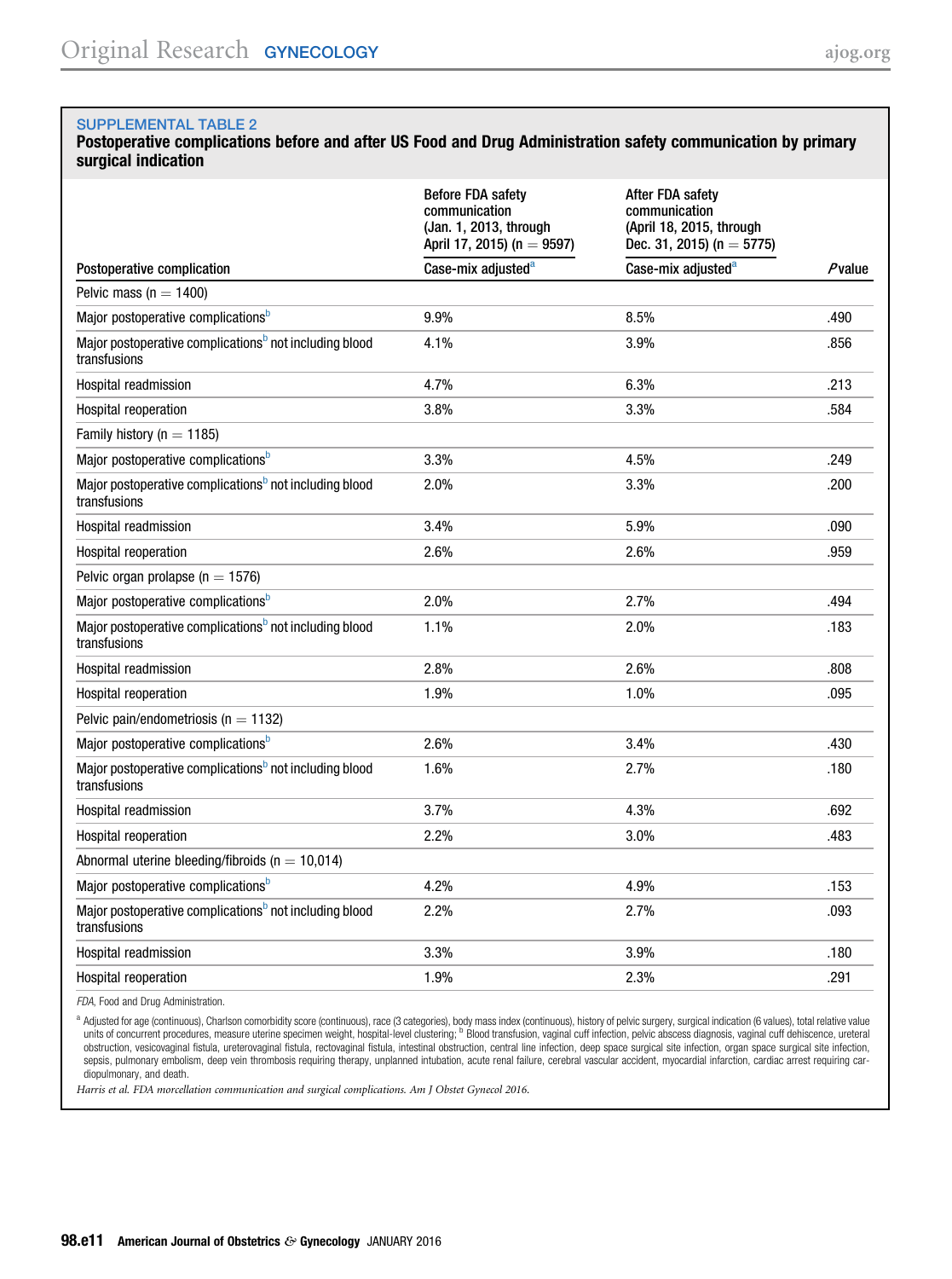<span id="page-11-0"></span>Postoperative complications before and after US Food and Drug Administration safety communication by operative approach

|                                                                                    | Before FDA safety communication<br>(Jan. 1, 2013, through<br>April 17, 2015) (n = 9597) | After FDA safety communication<br>(April 18, 2015, through<br>Dec. 31, 2015) (n = 5775) |           |
|------------------------------------------------------------------------------------|-----------------------------------------------------------------------------------------|-----------------------------------------------------------------------------------------|-----------|
| Postoperative complication                                                         | Case-mix adjusted <sup>a</sup>                                                          | Case-mix adjusted <sup>a</sup>                                                          | $P$ value |
| Laparoscopic, nonrobotic ( $n = 2009$ )                                            |                                                                                         |                                                                                         |           |
| Major postoperative complications <sup>b</sup>                                     | 3.4%                                                                                    | 3.6%                                                                                    | .853      |
| Major postoperative complications <sup>b</sup> not including blood<br>transfusions | 1.9%                                                                                    | 2.4%                                                                                    | .469      |
| Hospital readmission                                                               | 3.0%                                                                                    | 4.4%                                                                                    | .170      |
| Hospital reoperation                                                               | 1.8%                                                                                    | 2.5%                                                                                    | .380      |
| Laparoscopic, robotic ( $n = 7420$ )                                               |                                                                                         |                                                                                         |           |
| Major postoperative complications <sup>b</sup>                                     | 2.7%                                                                                    | 3.4%                                                                                    | .066      |
| Major postoperative complications <sup>b</sup> not including blood<br>transfusions | 2.1%                                                                                    | 2.9%                                                                                    | .045      |
| Hospital readmission                                                               | 3.5%                                                                                    | 3.9%                                                                                    | .461      |
| Hospital reoperation                                                               | 1.8%                                                                                    | 1.9%                                                                                    | .719      |

FDA, Food and Drug Administration.

a Adjusted for age (continuous), Charlson comorbidity score (continuous), race (3 categories), body mass index (continuous), history of pelvic surgery, surgical indication (6 values), total relative value units of concurrent procedures, measure uterine specimen weight, hospital-level clustering; <sup>b</sup> Blood transfusion, vaginal cuff infection, pelvic abscess diagnosis, vaginal cuff dehiscence, ureteral obstruction, vesicovaginal fistula, ureterovaginal fistula, rectovaginal fistula, intestinal obstruction, central line infection, deep space surgical site infection, organ space surgical site infection, sepsis, pulmonary embolism, deep vein thrombosis requiring therapy, unplanned intubation, acute renal failure, cerebral vascular accident, myocardial infarction, cardiac arrest requiring cardiopulmonary, and death.